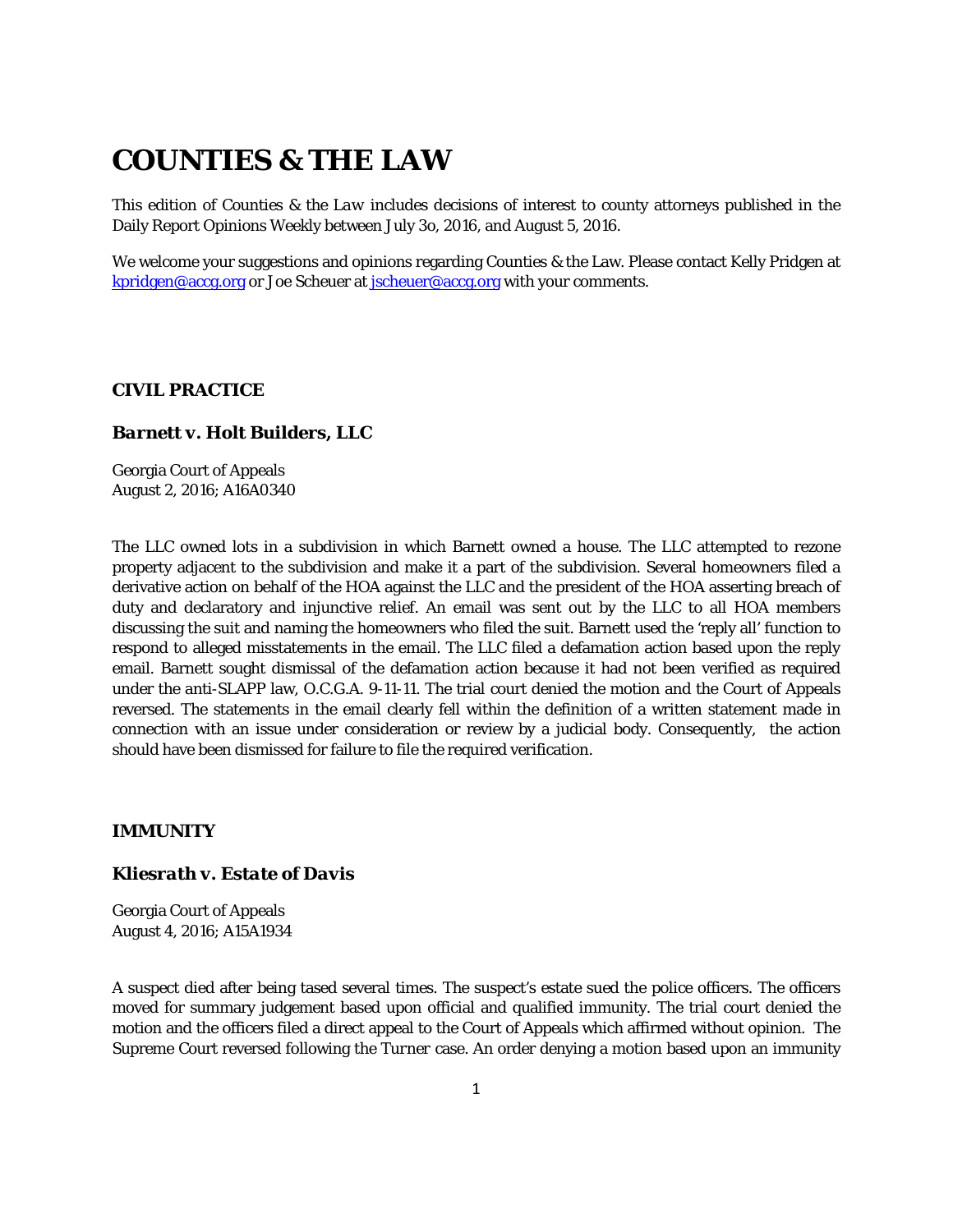defense is interlocutory. It is not directly appealable under the collateral order doctrine and must proceed through the interlocutory appeal procedures of O.C.G.A. 5-6-34 (b). The Court of Appeals adopted the Supreme Court's opinion as its own and dismissed the appeal.

### *INSURANCE*

# *Georgia Interlocal Risk Management Agency v. City of Sandy Springs*

Georgia Court of Appeals August 4, 2016; A16A0134

The city was sued by several adult entertainment businesses who alleged the city's adult entertainment ordinance was unconstitutional. The businesses sought declaratory and injunctive relief. The city participated in the GIRMA program so GIRMA provided a defense to the suit, but, did so under a 'reservation of rights'. The ROR excluded coverage for claims arising out of or connected with equitable claims or claims seeking relief other than money damages. The city filed a nuisance action against the businesses and the businesses filed an amended complaint seeking compensatory damages for the retaliatory nuisance suit. GIRMA sent out a revised ROR which for the first time explicitly reserved the right to recover future advanced defense costs from that date forward if determined that GIRMA had no obligation to defend the city. The city did not sign the ROR and GIRMA filed a declaratory judgement action against the city asserting there was no coverage for the city and it was not obligated to pay for the city's defense in the suit brought by the businesses. The trial court dismissed the declaratory judgement action on the basis that GIRMA had to defend the suit until the city had a final judgement on the claims against the city. The Court of Appeals reversed. The monetary claims arose out of a claim for equitable relief, thus the exclusion applies and there was no duty to defend. However, GIRMA was not entitled to recoup defense costs because the ROR to seek reimbursement of those costs was not timely.

#### *OPEN MEETINGS OPEN RECORDS*

# *Media General Operations v. St. Lawrence*

Georgia Court of Appeals August 5, 2016; A16A0280

A suspect died while in the custody of the sheriff. Following investigation into the matter, nine deputies were fired and two were indicted. A TV station then submitted an OR request under O.C.G.A 50-18-70 for records pertaining to the deceased inmate. The sheriff refused the request asserting the 'on-going criminal investigation' exemption from disclosure under O.C.G.A.50-18-72(a)(4). The TV station asserted that the exemption did not apply to an agency that was itself the subject of the investigation. The sheriff and the district attorney filed a declaratory judgement action seeking a declaration that the records were exempt. The trial court issued the declaration. The Court of Appeals affirmed. The agency here, the sheriff's office,